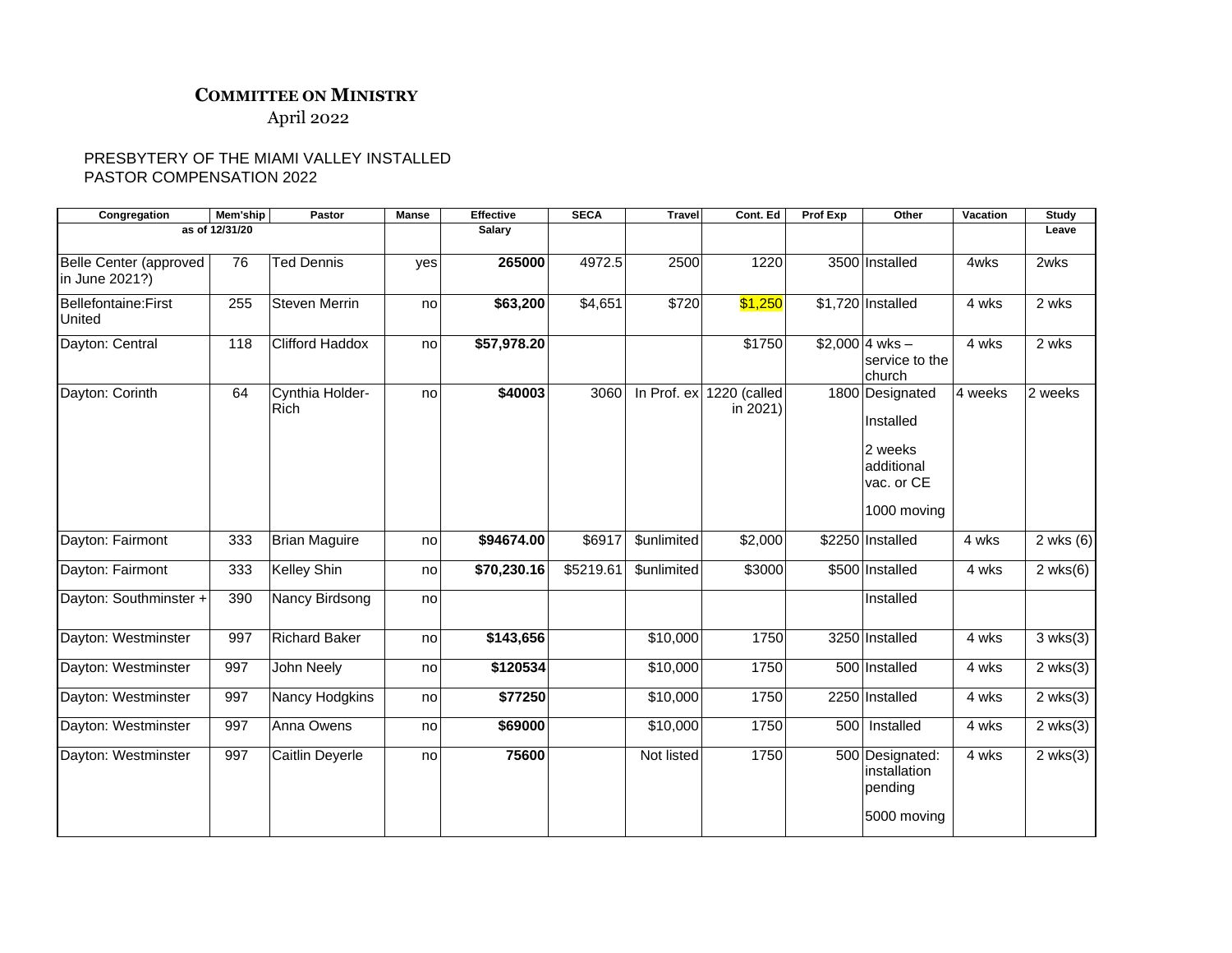| Eaton                        | 249 | In process/ June<br>start         | no  |              |         |                   |             | Designated                                                               |                                          |       |
|------------------------------|-----|-----------------------------------|-----|--------------|---------|-------------------|-------------|--------------------------------------------------------------------------|------------------------------------------|-------|
| Hamilton: The PC             | 458 | John Lewis                        | no  | \$86,196     |         |                   | \$2,000     | $$1,500$ Installed<br>Pulpit relief 4<br>weeks                           | 4wks.                                    | 2 wks |
| Huntsville                   | 100 | <b>Ben Beres</b>                  | no  | 59930 4370   |         | 1000              | <b>1400</b> | 1500 Installed<br>\$2830 sup.<br>Med.<br>Included in<br>eff. salary      | 5 wks                                    | 2 wks |
| Jamestown                    | 58  | <b>Michael Helling</b>            | yes | \$63,298     | 3409    | \$1,000           | 1750        | Installed                                                                | 6 wks                                    | 2 wks |
| Middletown: First+           | 342 | Michael Issacs                    | no  |              |         |                   |             | Installed                                                                |                                          |       |
| Oxford                       | 323 | Lawrence Bartel                   | no  | \$86,744     |         | 1964              | 1750        | 1364 Installed                                                           | 4 wks, 2<br>Sundays<br>1 long<br>weekend | 2 wks |
| Oxford                       | 323 | Marc van Bulck                    | no  | \$59810      |         | 1300              | 1750        | 1300 .Installed                                                          | 4 wks, 2<br>Sundays<br>1 long<br>weekend | 2 wks |
| Piqua: Westminster           | 128 | vacant                            | no  |              |         |                   |             |                                                                          |                                          |       |
| Sidney: First                | 77  | In process/ June<br>start         | no  |              |         |                   |             | Designated                                                               |                                          |       |
| Springboro: Covenant         | 121 | Sarah Sparks-<br>Franklin         | no  | \$58945      | 3655    |                   | 1750        | 4000 Installed<br>2000??                                                 | 4 wks                                    | 2 wks |
| Springfield:<br>Northminster | 120 | Dwight<br>McCormick               | no  | \$67761 5184 |         | $\overline{12}03$ | 1750        | 1300 Installed                                                           | 4 wks                                    | 2 wks |
| Troy: First                  | 311 | Frank Rupnik (2)                  | no  | \$80500.43   | 5737.53 | 500               | 1750 300    | Installed<br>Military:<br>2 days/mth<br>drill<br>14 days/yr<br>training  | 4 wks                                    | 2 wks |
| Xenia United                 | 231 | Mike Wakeland<br>May 2 start date | no  | \$77234      | \$3700  | \$2000            | \$3289.00   | \$1200 Installation<br>pending<br>(extras<br>included in<br>Eff. Salary) | 4 wks                                    | 2 wks |